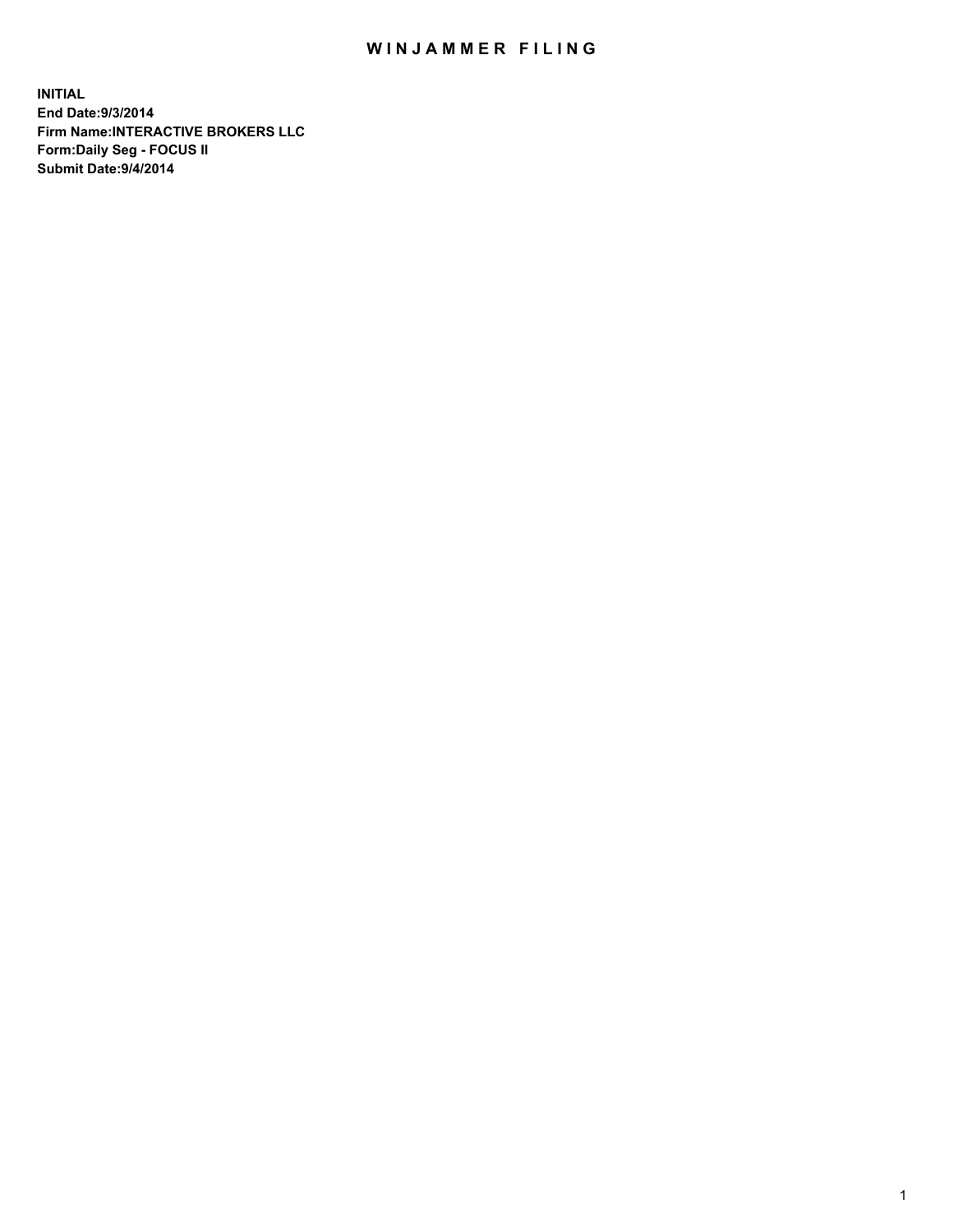## **INITIAL End Date:9/3/2014 Firm Name:INTERACTIVE BROKERS LLC Form:Daily Seg - FOCUS II Submit Date:9/4/2014 Daily Segregation - Cover Page**

| Name of Company<br><b>Contact Name</b><br><b>Contact Phone Number</b><br><b>Contact Email Address</b> | <b>INTERACTIVE BROKERS LLC</b><br><b>Michael Ellman</b><br>203-422-8926<br>mellman@interactivebrokers.co |
|-------------------------------------------------------------------------------------------------------|----------------------------------------------------------------------------------------------------------|
|                                                                                                       | $\underline{\mathbf{m}}$                                                                                 |
| FCM's Customer Segregated Funds Residual Interest Target (choose one):                                |                                                                                                          |
| a. Minimum dollar amount: ; or                                                                        | $\overline{\mathbf{0}}$                                                                                  |
| b. Minimum percentage of customer segregated funds required:% ; or                                    | 0                                                                                                        |
| c. Dollar amount range between: and; or                                                               | 155,000,000 245,000,000                                                                                  |
| d. Percentage range of customer segregated funds required between:% and%.                             | 00                                                                                                       |
| FCM's Customer Secured Amount Funds Residual Interest Target (choose one):                            |                                                                                                          |
| a. Minimum dollar amount: ; or                                                                        | $\overline{\mathbf{0}}$                                                                                  |
| b. Minimum percentage of customer secured funds required:% ; or                                       | 0                                                                                                        |
| c. Dollar amount range between: and; or                                                               | 80,000,000 120,000,000                                                                                   |
| d. Percentage range of customer secured funds required between:% and%.                                | 00                                                                                                       |
| FCM's Cleared Swaps Customer Collateral Residual Interest Target (choose one):                        |                                                                                                          |
| a. Minimum dollar amount: ; or                                                                        | $\overline{\mathbf{0}}$                                                                                  |
| b. Minimum percentage of cleared swaps customer collateral required:% ; or                            | $\overline{\mathbf{0}}$                                                                                  |
| c. Dollar amount range between: and; or                                                               | 0 <sub>0</sub>                                                                                           |
| d. Percentage range of cleared swaps customer collateral required between:% and%.                     | 0 <sub>0</sub>                                                                                           |
| Current ANC:on                                                                                        | 2,252,837,008 03-SEP-2014                                                                                |
| <b>Broker Dealer Minimum</b>                                                                          | 363,376,637                                                                                              |
| Debit/Deficit - CustomersCurrent AmountGross Amount                                                   |                                                                                                          |
| Domestic Debit/Deficit                                                                                | 3,371,928                                                                                                |
| Foreign Debit/Deficit                                                                                 | 2,423,343 0                                                                                              |
| Debit/Deficit - Non CustomersCurrent AmountGross Amount                                               |                                                                                                          |
| Domestic Debit/Deficit                                                                                | 0 <sub>0</sub>                                                                                           |
| Foreign Debit/Deficit                                                                                 | 0 <sub>0</sub>                                                                                           |
| Proprietary Profit/Loss                                                                               |                                                                                                          |
| Domestic Profit/Loss                                                                                  | $\overline{\mathbf{0}}$                                                                                  |
| Foreign Profit/Loss                                                                                   | $\underline{\mathbf{0}}$                                                                                 |
| Proprietary Open Trade Equity                                                                         |                                                                                                          |
| Domestic OTE                                                                                          | <u>0</u>                                                                                                 |
| Foreign OTE                                                                                           | <u>0</u>                                                                                                 |
| <b>SPAN</b>                                                                                           |                                                                                                          |
| <b>Customer SPAN Calculation</b>                                                                      | 1,169,075,597                                                                                            |
| Non-Customer SPAN Calcualation                                                                        | 13,603,286                                                                                               |
| Proprietary Capital Charges                                                                           | <u>0</u>                                                                                                 |
| Minimum Dollar Amount Requirement                                                                     | 20,000,000 [7465]                                                                                        |
| Other NFA Dollar Amount Requirement                                                                   | 21,946,935 [7475]                                                                                        |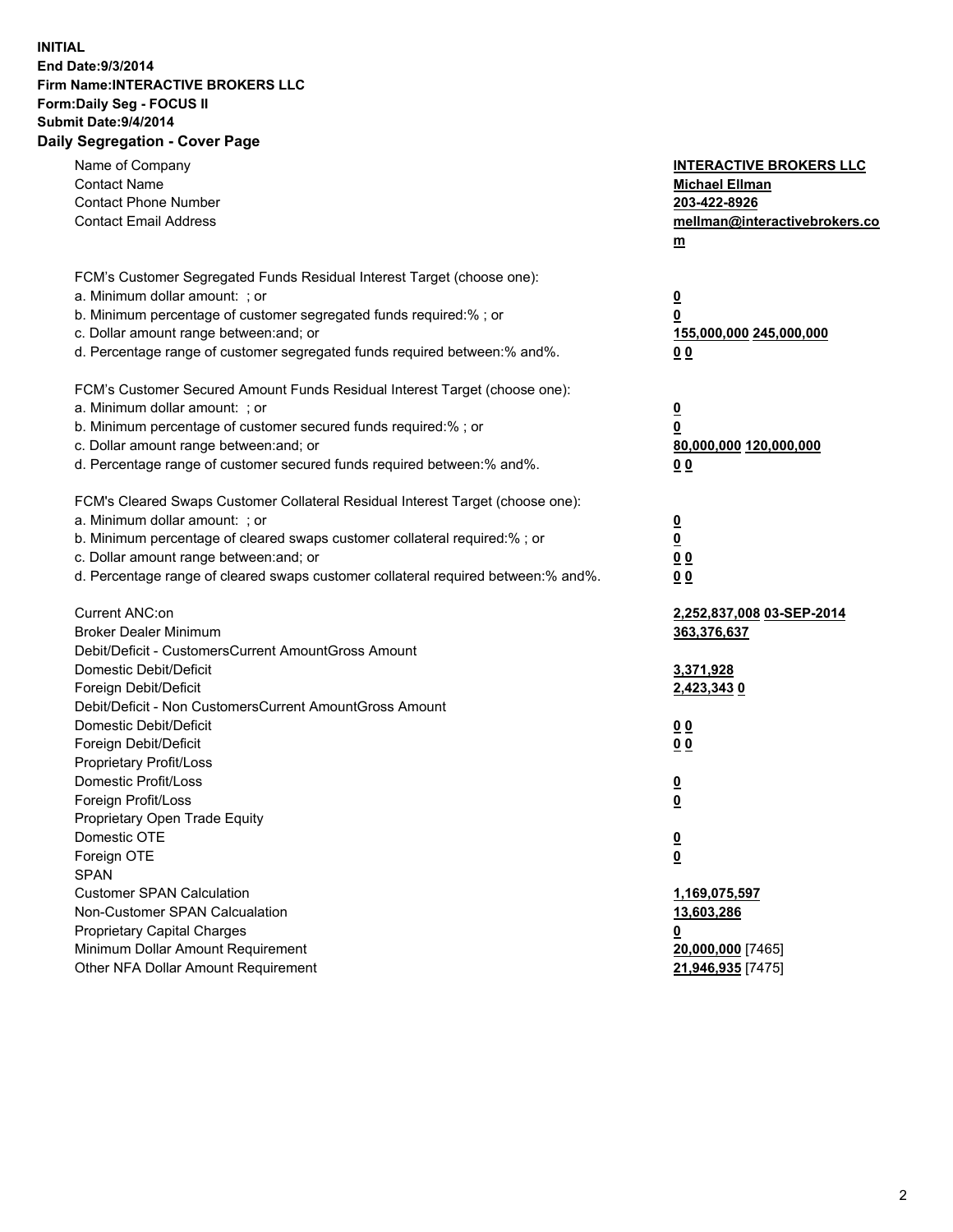## **INITIAL End Date:9/3/2014 Firm Name:INTERACTIVE BROKERS LLC Form:Daily Seg - FOCUS II Submit Date:9/4/2014 Daily Segregation - Secured Amounts**

|     | Foreign Futures and Foreign Options Secured Amounts                                         |                                   |
|-----|---------------------------------------------------------------------------------------------|-----------------------------------|
|     | Amount required to be set aside pursuant to law, rule or regulation of a foreign            | $0$ [7305]                        |
|     | government or a rule of a self-regulatory organization authorized thereunder                |                                   |
| 1.  | Net ledger balance - Foreign Futures and Foreign Option Trading - All Customers             |                                   |
|     | A. Cash                                                                                     | 312,896,027 [7315]                |
|     | B. Securities (at market)                                                                   | $0$ [7317]                        |
| 2.  | Net unrealized profit (loss) in open futures contracts traded on a foreign board of trade   | 1,053,004 [7325]                  |
| 3.  | Exchange traded options                                                                     |                                   |
|     | a. Market value of open option contracts purchased on a foreign board of trade              | 176,722 [7335]                    |
|     | b. Market value of open contracts granted (sold) on a foreign board of trade                | -207,630 [7337]                   |
| 4.  | Net equity (deficit) (add lines 1.2. and 3.)                                                | 313,918,123 [7345]                |
| 5.  | Account liquidating to a deficit and account with a debit balances - gross amount           | 2,423,343 [7351]                  |
|     | Less: amount offset by customer owned securities                                            | 0 [7352] 2,423,343 [7354]         |
| 6.  | Amount required to be set aside as the secured amount - Net Liquidating Equity              | 316, 341, 466 [7355]              |
|     | Method (add lines 4 and 5)                                                                  |                                   |
| 7.  | Greater of amount required to be set aside pursuant to foreign jurisdiction (above) or line | 316, 341, 466 [7360]              |
|     | 6.                                                                                          |                                   |
|     | FUNDS DEPOSITED IN SEPARATE REGULATION 30.7 ACCOUNTS                                        |                                   |
| 1.  | Cash in banks                                                                               |                                   |
|     | A. Banks located in the United States                                                       |                                   |
|     |                                                                                             | 346,189,092 [7500]                |
| 2.  | B. Other banks qualified under Regulation 30.7                                              | 0 [7520] 346,189,092 [7530]       |
|     | Securities                                                                                  |                                   |
|     | A. In safekeeping with banks located in the United States                                   | $Q$ [7540]                        |
|     | B. In safekeeping with other banks qualified under Regulation 30.7                          | 0 [7560] 0 [7570]                 |
| 3.  | Equities with registered futures commission merchants                                       |                                   |
|     | A. Cash                                                                                     | $0$ [7580]                        |
|     | <b>B.</b> Securities                                                                        | $0$ [7590]                        |
|     | C. Unrealized gain (loss) on open futures contracts                                         | $0$ [7600]                        |
|     | D. Value of long option contracts                                                           | $0$ [7610]                        |
|     | E. Value of short option contracts                                                          | 0 [7615] 0 [7620]                 |
| 4.  | Amounts held by clearing organizations of foreign boards of trade                           |                                   |
|     | A. Cash                                                                                     | $0$ [7640]                        |
|     | <b>B.</b> Securities                                                                        | $0$ [7650]                        |
|     | C. Amount due to (from) clearing organization - daily variation                             | $0$ [7660]                        |
|     | D. Value of long option contracts                                                           | $0$ [7670]                        |
|     | E. Value of short option contracts                                                          | 0 [7675] 0 [7680]                 |
| 5.  | Amounts held by members of foreign boards of trade                                          |                                   |
|     | A. Cash                                                                                     | 70,322,337 [7700]                 |
|     | <b>B.</b> Securities                                                                        | $0$ [7710]                        |
|     | C. Unrealized gain (loss) on open futures contracts                                         | -918,608 [7720]                   |
|     | D. Value of long option contracts                                                           | 176,722 [7730]                    |
|     | E. Value of short option contracts                                                          | -207,630 [7735] 69,372,821 [7740] |
| 6.  | Amounts with other depositories designated by a foreign board of trade                      | $0$ [7760]                        |
| 7.  | Segregated funds on hand                                                                    | $0$ [7765]                        |
| 8.  | Total funds in separate section 30.7 accounts                                               | 415,561,913 [7770]                |
| 9.  | Excess (deficiency) Set Aside for Secured Amount (subtract line 7 Secured Statement         | 99,220,447 [7380]                 |
|     | Page 1 from Line 8)                                                                         |                                   |
| 10. | Management Target Amount for Excess funds in separate section 30.7 accounts                 | 80,000,000 [7780]                 |
| 11. | Excess (deficiency) funds in separate 30.7 accounts over (under) Management Target          | 19,220,447 [7785]                 |
|     |                                                                                             |                                   |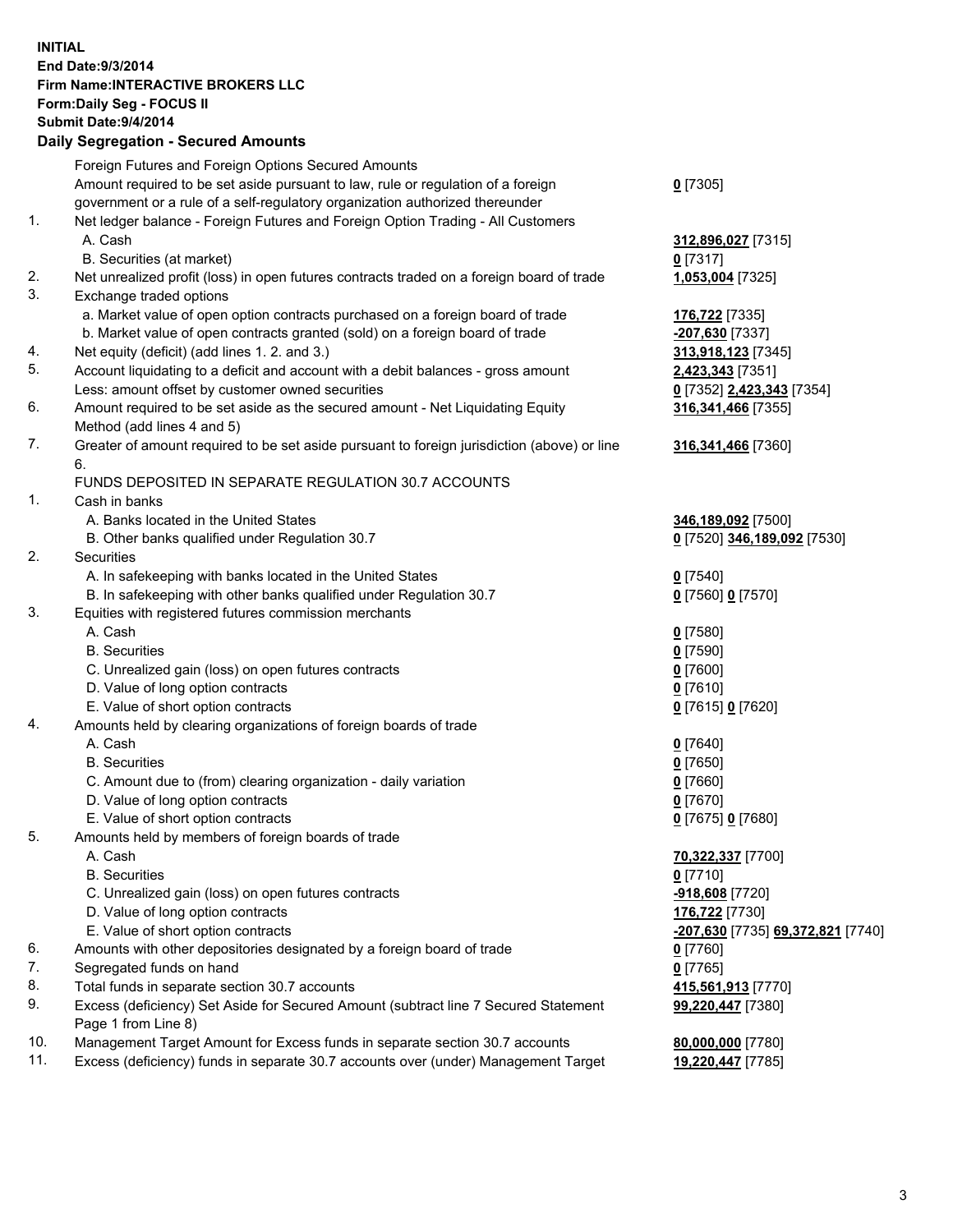**INITIAL End Date:9/3/2014 Firm Name:INTERACTIVE BROKERS LLC Form:Daily Seg - FOCUS II Submit Date:9/4/2014 Daily Segregation - Segregation Statement** SEGREGATION REQUIREMENTS(Section 4d(2) of the CEAct) 1. Net ledger balance A. Cash **2,421,533,379** [7010] B. Securities (at market) **0** [7020] 2. Net unrealized profit (loss) in open futures contracts traded on a contract market **-80,390,456** [7030] 3. Exchange traded options A. Add market value of open option contracts purchased on a contract market **104,524,309** [7032] B. Deduct market value of open option contracts granted (sold) on a contract market **-187,083,703** [7033] 4. Net equity (deficit) (add lines 1, 2 and 3) **2,258,583,529** [7040] 5. Accounts liquidating to a deficit and accounts with debit balances - gross amount **3,371,928** [7045] Less: amount offset by customer securities **0** [7047] **3,371,928** [7050] 6. Amount required to be segregated (add lines 4 and 5) **2,261,955,457** [7060] FUNDS IN SEGREGATED ACCOUNTS 7. Deposited in segregated funds bank accounts A. Cash **401,777,965** [7070] B. Securities representing investments of customers' funds (at market) **1,078,366,557** [7080] C. Securities held for particular customers or option customers in lieu of cash (at market) **0** [7090] 8. Margins on deposit with derivatives clearing organizations of contract markets A. Cash **11,324,743** [7100] B. Securities representing investments of customers' funds (at market) **87,517,069** [7110] C. Securities held for particular customers or option customers in lieu of cash (at market) **0** [7120] 9. Net settlement from (to) derivatives clearing organizations of contract markets **3,529,354** [7130] 10. Exchange traded options A. Value of open long option contracts **2,170,627** [7132] B. Value of open short option contracts **-4,090,513** [7133] 11. Net equities with other FCMs A. Net liquidating equity **-29,178,395** [7140] B. Securities representing investments of customers' funds (at market) **914,900,177** [7160] C. Securities held for particular customers or option customers in lieu of cash (at market) **0** [7170] 12. Segregated funds on hand **0** [7150] 13. Total amount in segregation (add lines 7 through 12) **2,466,317,584** [7180] 14. Excess (deficiency) funds in segregation (subtract line 6 from line 13) **204,362,127** [7190] 15. Management Target Amount for Excess funds in segregation **155,000,000** [7194]

16. Excess (deficiency) funds in segregation over (under) Management Target Amount Excess

**49,362,127** [7198]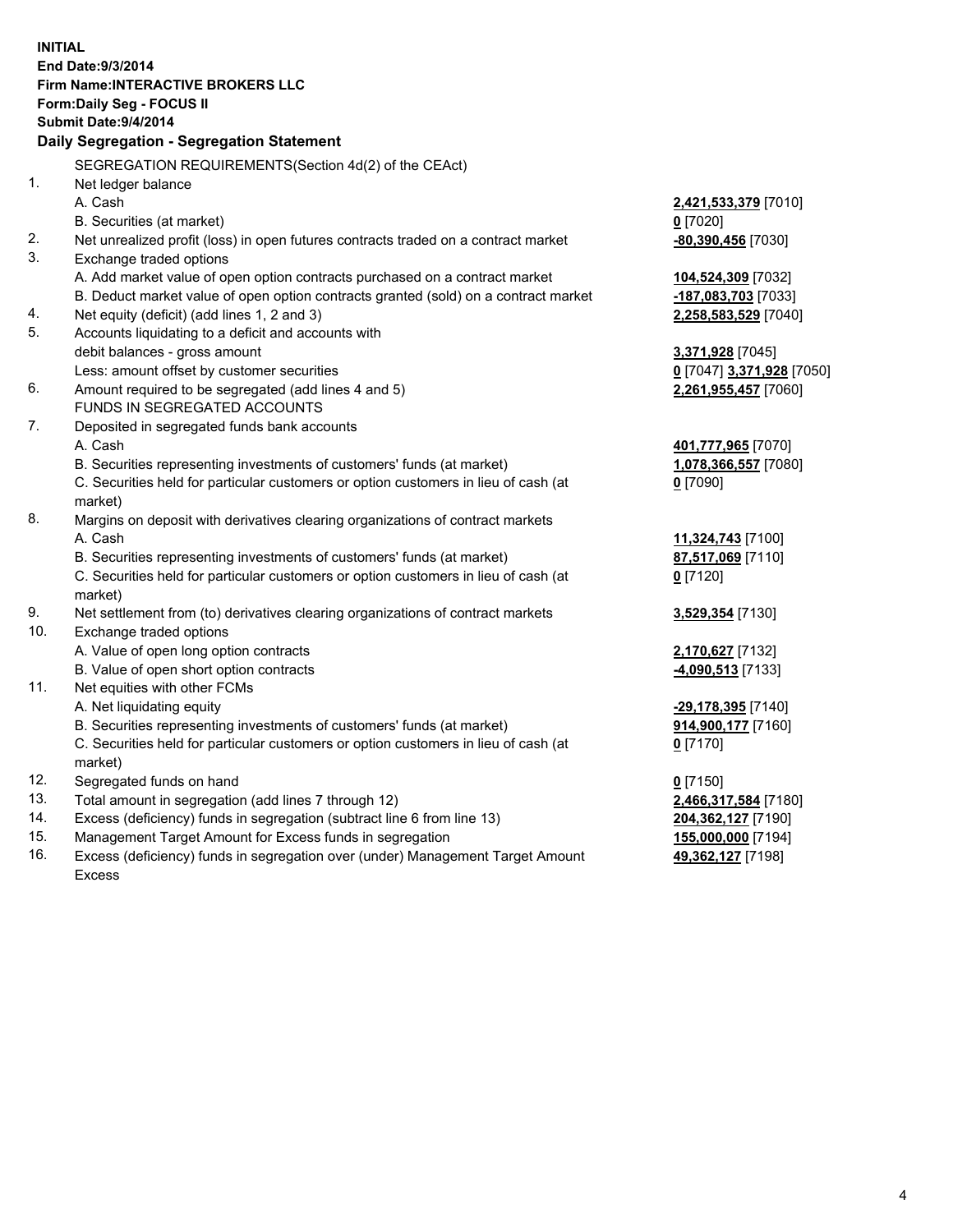## **INITIAL End Date:9/3/2014 Firm Name:INTERACTIVE BROKERS LLC Form:Daily Seg - FOCUS II Submit Date:9/4/2014 Daily Segregation - Supplemental**

| $\overline{\phantom{a}}$ | Total gross margin deficiencies - Segregated Funds Origin                              | 89,088 [9100] |  |
|--------------------------|----------------------------------------------------------------------------------------|---------------|--|
| $\overline{\phantom{a}}$ | Total gross margin deficiencies - Secured Funds Origin                                 | 28,513 [9101] |  |
| $\overline{\phantom{a}}$ | Total gross margin deficiencies - Cleared Swaps Customer Collateral Funds Origin       | $0$ [9102]    |  |
| $\overline{\phantom{a}}$ | Total gross margin deficiencies - Noncustomer and Proprietary Accounts Origin          | $0$ [9103]    |  |
| $\blacksquare$           | Total number of accounts contributing to total gross margin deficiencies - Segregated  | $Z$ [9104]    |  |
|                          | Funds Origin                                                                           |               |  |
|                          | Total number of accounts contributing to total gross margin deficiencies - Secured     | $2$ [9105]    |  |
|                          | Funds Origin                                                                           |               |  |
|                          | Total number of accounts contributing to the total gross margin deficiencies - Cleared | $0$ [9106]    |  |
|                          | Swaps Customer Collateral Funds Origin                                                 |               |  |
| $\blacksquare$           | Total number of accounts contributing to the total gross margin deficiencies -         | $0$ [9107]    |  |
|                          | Noncustomer and Proprietary Accounts Origin                                            |               |  |
|                          |                                                                                        |               |  |

- Upload a copy of the firm's daily margin report the FCM uses to issue margin calls which corresponds with the reporting date.